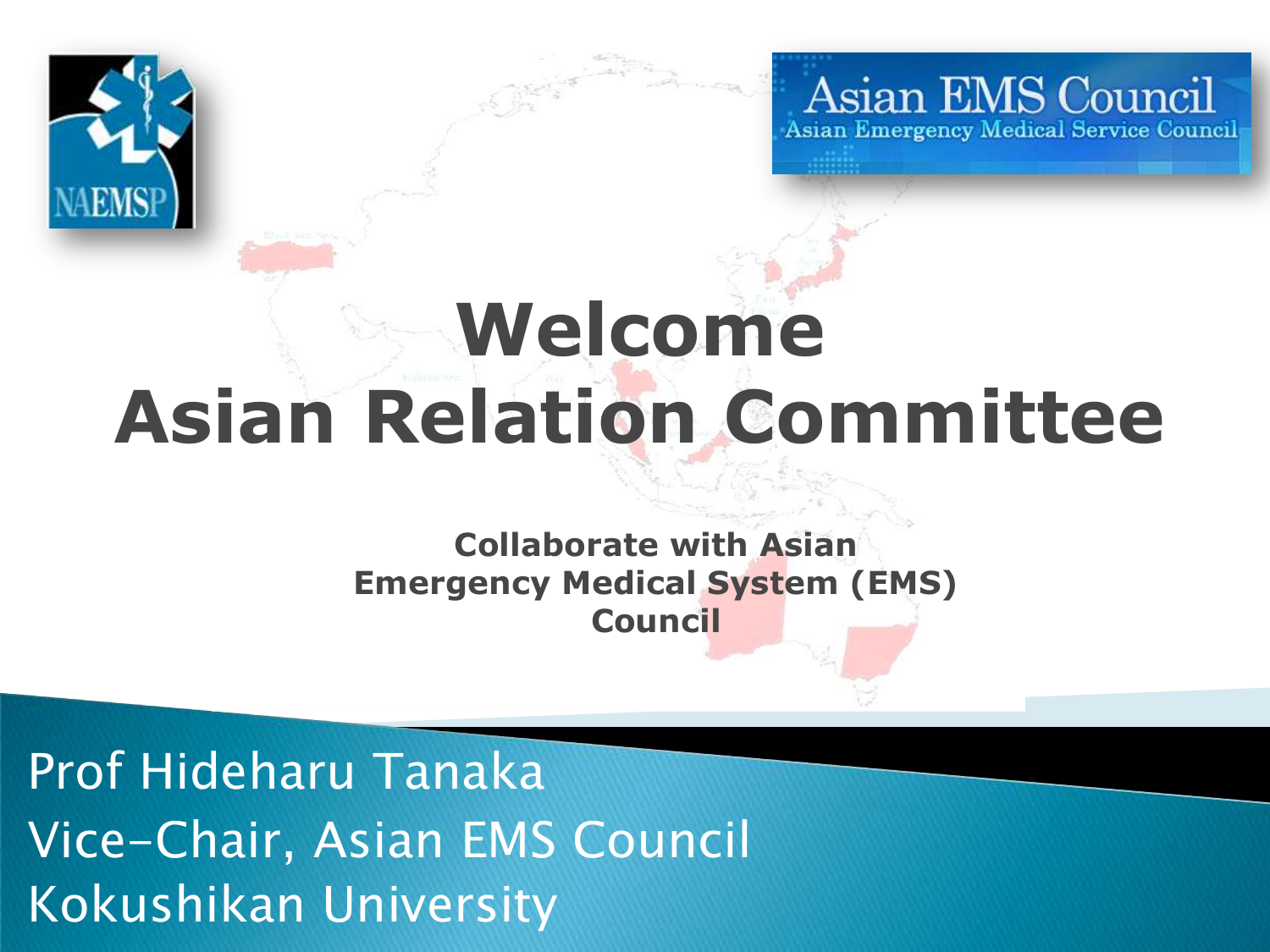#### Agenda for Asian relation committee



- **Introduction**
- Collaboration with Asian EMS council
- ▶ Asian EMS Regional chapter
- Asian EMS Journal
- ▶ EMS ASIA/ Survivor Awards
- ▶ Future Asian EMS Council Meetings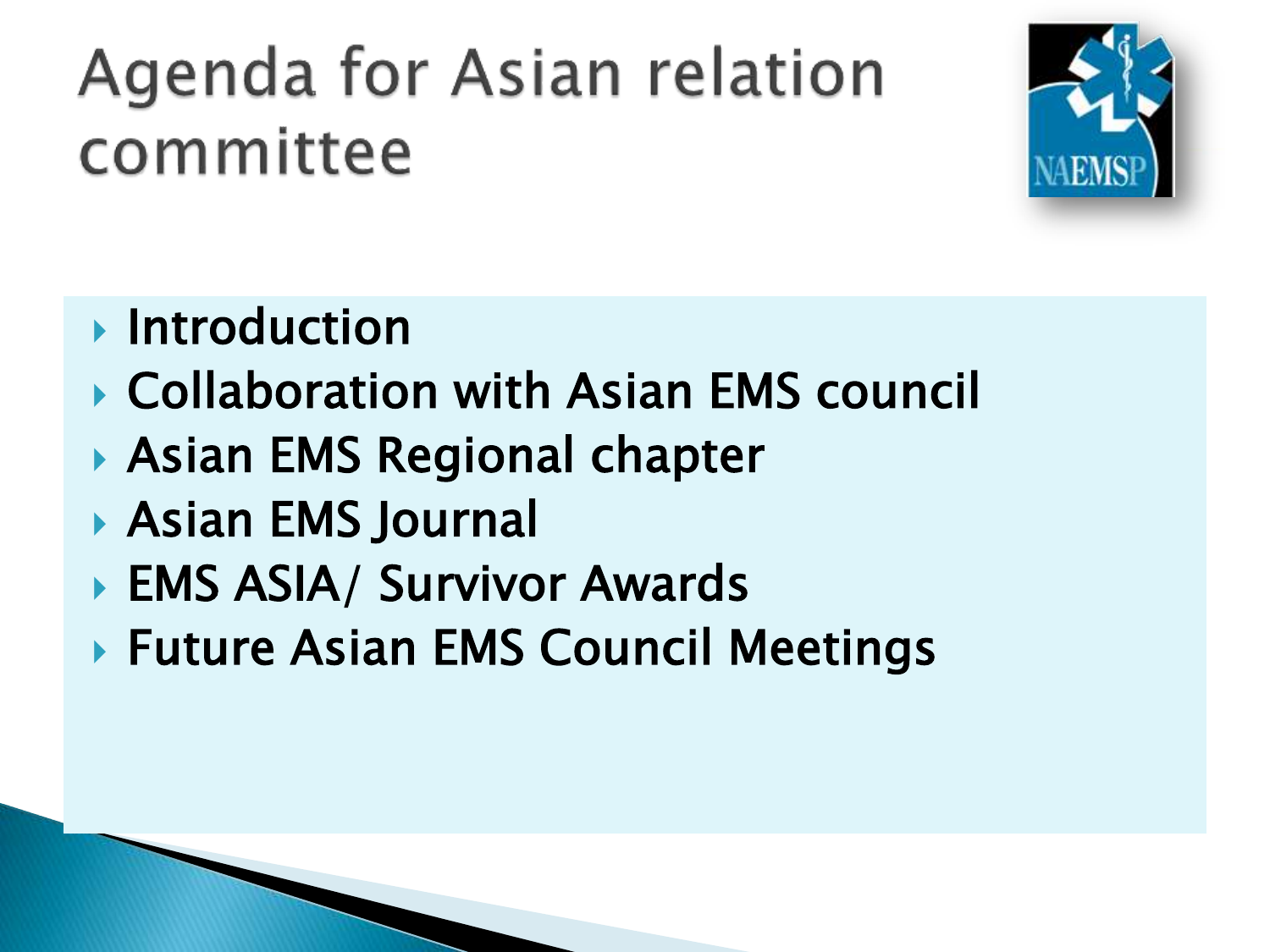## **Constitution of AEMSC**

#### Current Members

#### BOARD MEMBERS

- Chair: Marcus Ong (Singapore)
- Vice Chair: Hideharu Tanaka (Japan)
- Secretary: Ng Yih Yng (Singapore)
- Axel Siu (Hong Kong)
- Nathida Sumetchotimaytha (Thailand)
- Omer Al Sakaf (UAE)
- Junaid Razzak (Pakistan)
- Patrick Ko (Taiwan)
- Chiang Wen Chu (Taiwan)
- Kyoung Jun Song (Korea)
- Cai Wen Wei (China)
- Dr Sarah Abdul Karim (Malaysia)
- A/Prof Paul Middleton (Australia)
- Dr Tatsuya Nishiuchi (Japan)
- Dr Ali Haedar (Indonesia)
- Dr Subroto Das (India)

#### ADVISORY MEMBERS

- Ron Pirrallo (USA)
- Ritu Sahni (USA)
- David Cone (USA)
- Ex-Officio: Sang Do Shin (Korea)

Asian EMS Coun sian Emergency Medical Service Council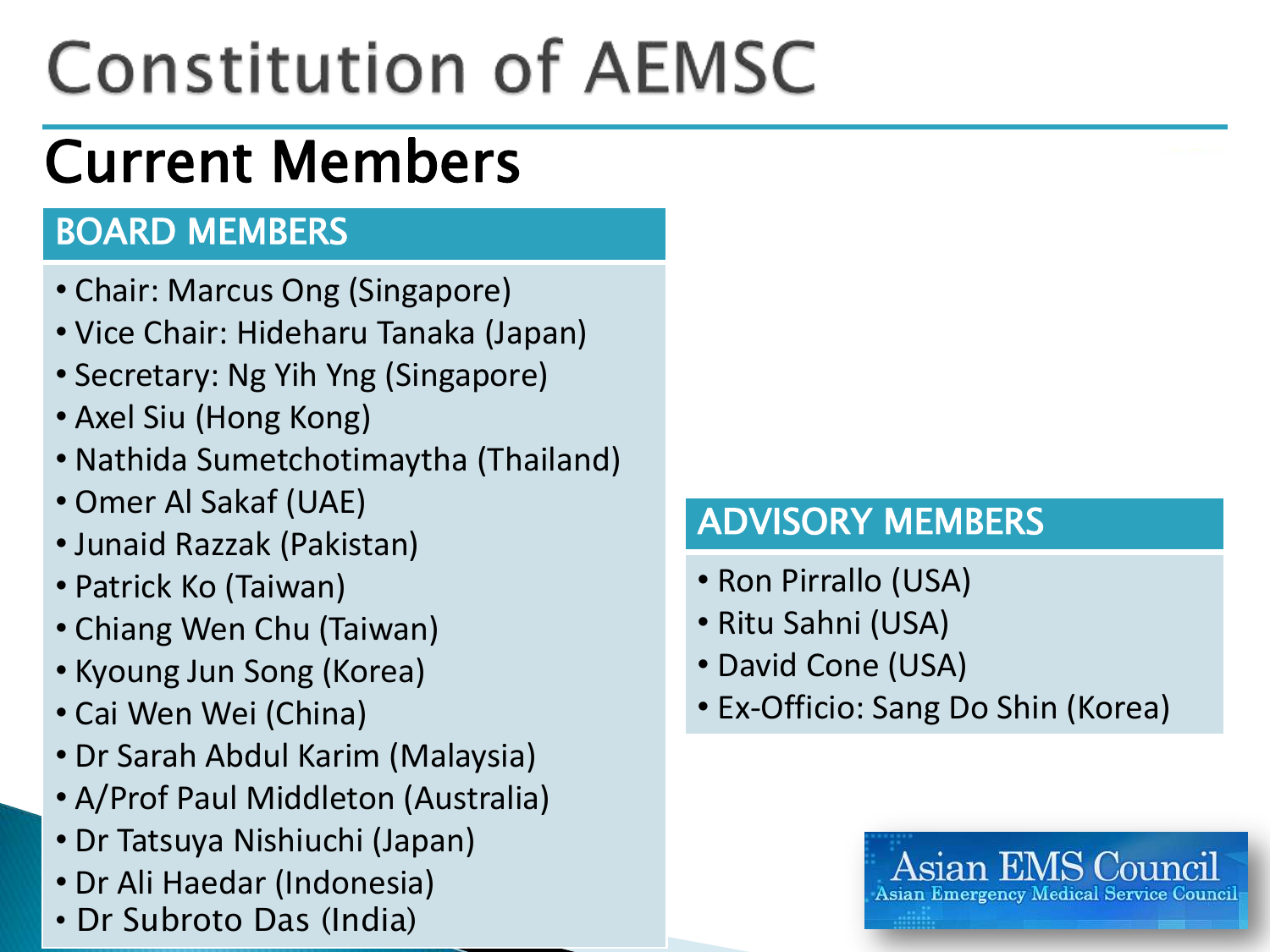## **Constitution of AEMSC**

| <b>Designation</b>        | <b>Description</b>                                                                                                                                                                                                 |  |
|---------------------------|--------------------------------------------------------------------------------------------------------------------------------------------------------------------------------------------------------------------|--|
| Chairman                  | Provides the overall strategic direction of the Council<br>$\bullet$<br>Chairs Board meeting discussions<br>$\bullet$                                                                                              |  |
| <b>Vice Chairman</b>      | Supports the Chairman in providing the overall strategic<br>$\bullet$<br>direction of the Council<br>Default delegated person to chair Board meeting discussions<br>in the absence of the Chairman                 |  |
| <b>Secretary</b>          | Provides overall support in secretary-related matters not<br>$\bullet$<br>limited to taking of minutes at Board meetings<br>Will be supported by secretariat in terms of administrative<br>duties and coordination |  |
| <b>Advisory</b><br>member | Advises the Board on matters of importance to the Council<br>$\bullet$                                                                                                                                             |  |
| <b>Board members</b>      | Actively participate in discussions and Council activities<br>$\bullet$                                                                                                                                            |  |

Asian EMS Council Asian Emergency Medical Service Council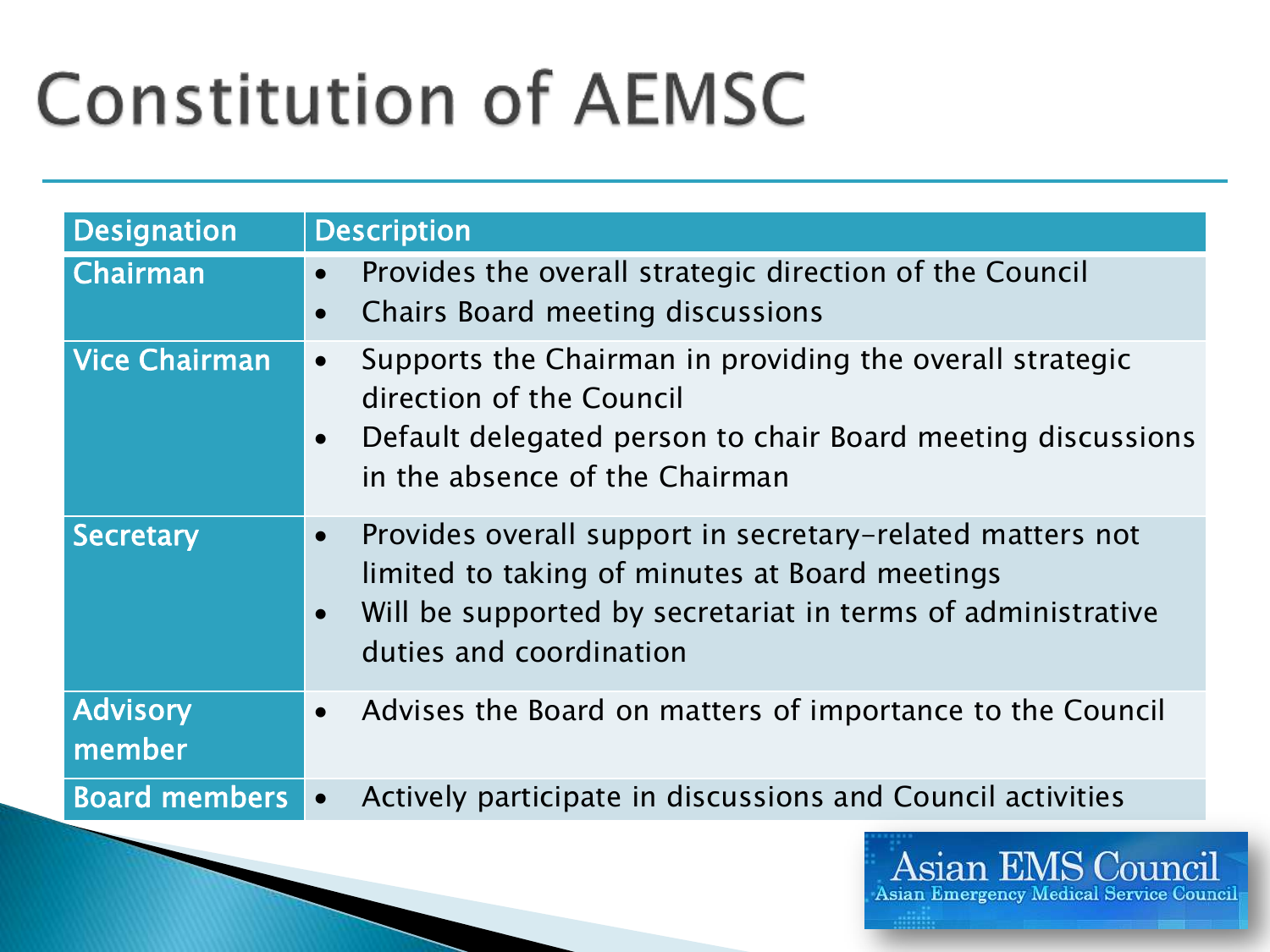## **Constitution of AEMSC**

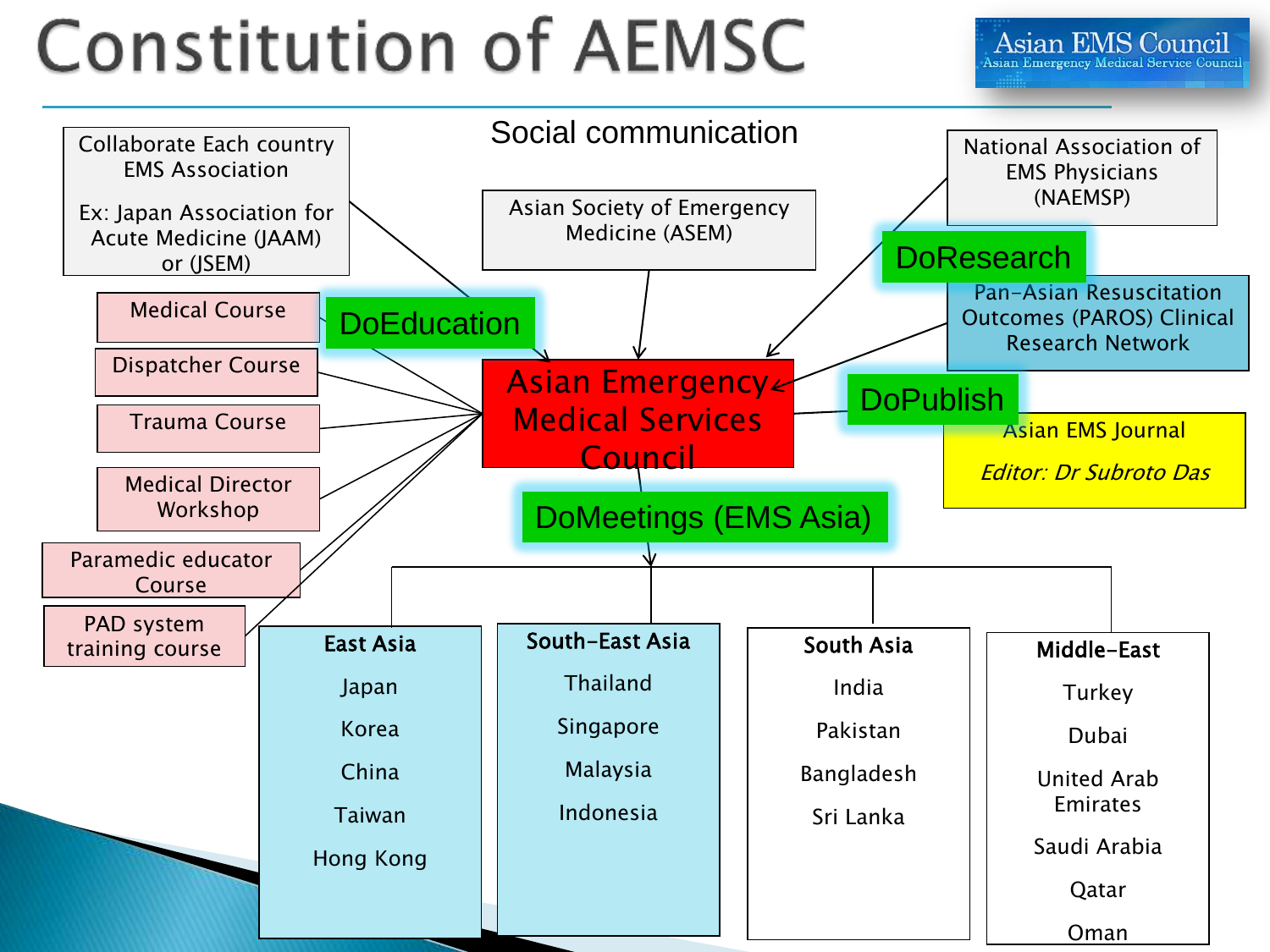### Research PAROS activity



**PAROS 1 Study Data collection will be finished from each PAROS Country Data analysis will be done**

#### **PUBLICATIONS COMMITTEES (PC)**

"Comparison Of EMS Systems In The Pan-Asian Resuscitation Outcomes Study Countries: Report From A Literature Review And Survey" has been accepted by Emergency Medicine of Australasia.

**First Network Accepted Manuscript and its Translation in Japan, Thailand and Dubai**

| illiit ol Australdsid. |                          |
|------------------------|--------------------------|
| 44: HESS/1748470112012 |                          |
|                        | <b>CHICINAL RESEARCH</b> |

Comparison of emergency medical services systems in the pan-Asian resuscitation outcomes study countries: Report from a literature review and survey

4 main papers undergo a.Descriptive analysis – b.Factors for OHCA c.Cost-effectiveness of modifiable factors d.Combined PAROS-CARES analysis

OHCA Publications Committee, EMS Systems Publications Committee EMS Survey Publications Committee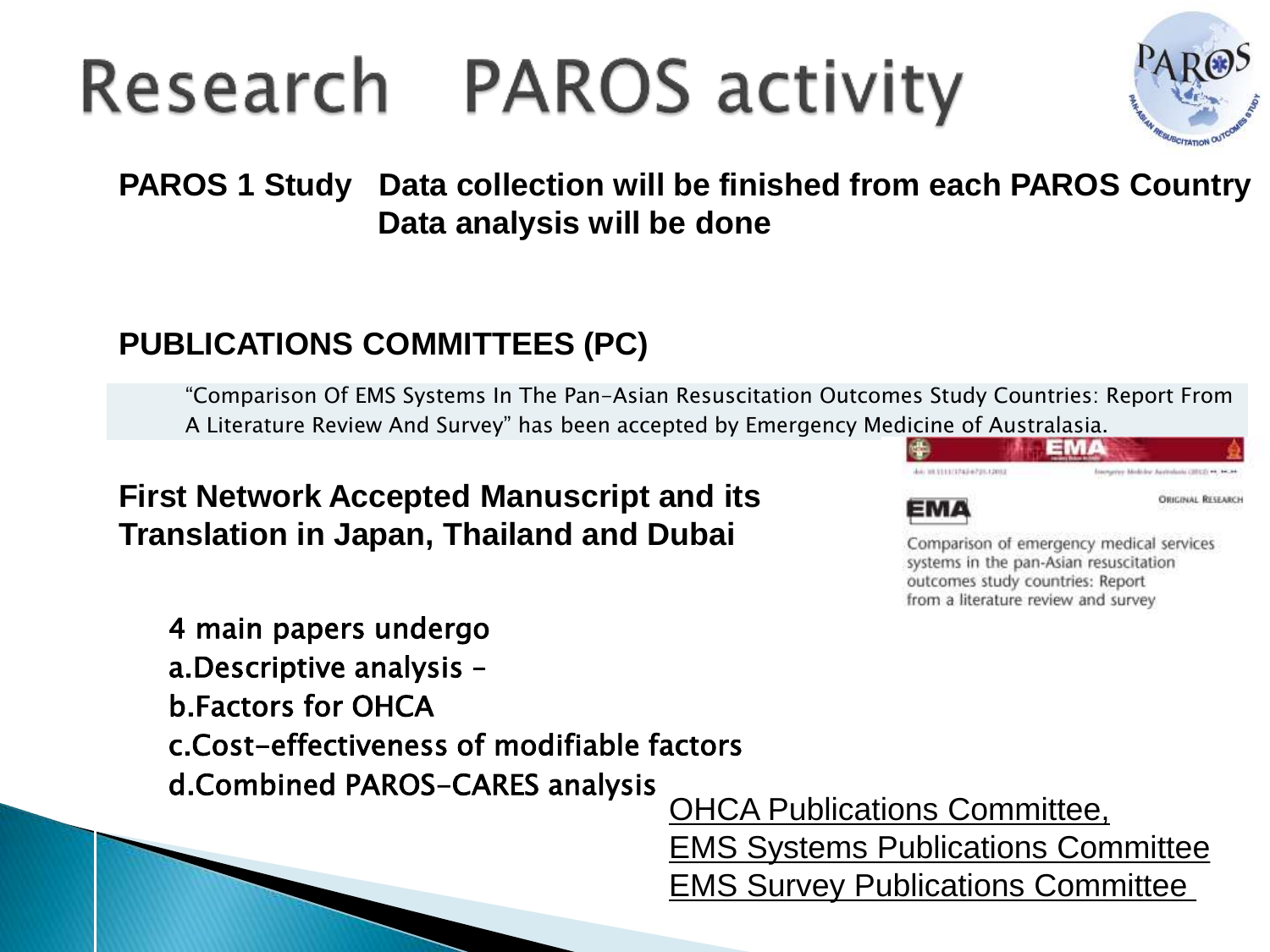### Paros 2 study



PAROS 2 will use Dispatcher-Assisted CPR to increase bystander CPR rate and OHCA survival rate.

This method is chosen as it is believed to yield maximal benefits at the lowest cost. Participating sites have the option to choose between the basic or comprehensive Dispatcher-Assisted CPR package, according to the sites' resources and willingness.

Dispatcher-Assisted CPR module added to e-PAROS for data collection and analysis purposes.

> The basic package consists of: DA-CPR protocol Training program (online training is also available)

> The comprehensive package consists of: DA-CPR protocol Training program (online training is also available) Dispatch quality measurement tool Quality improvement program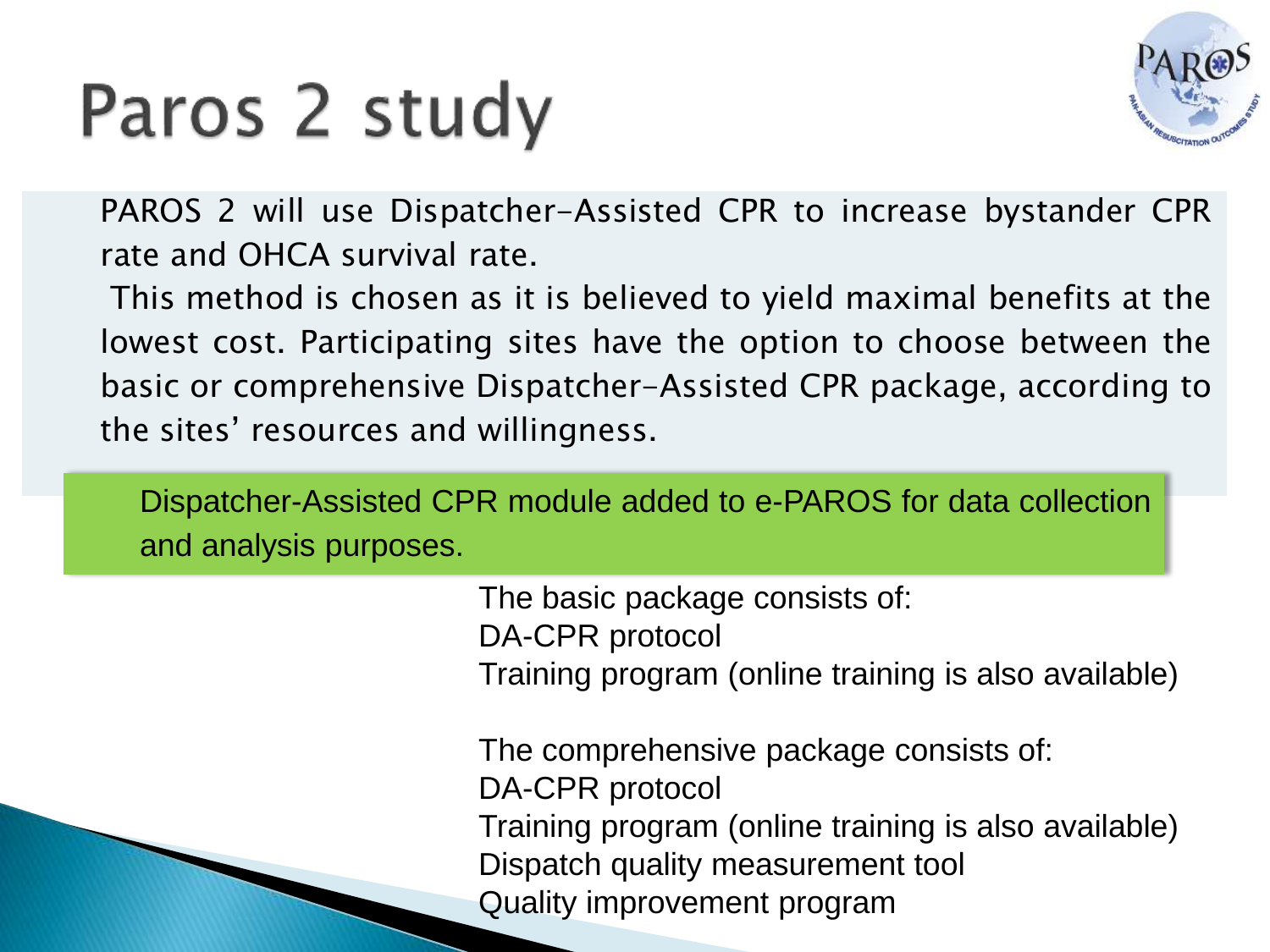## Overall/Progam Aim

- ▶ PAROS phase 1 (2010 to 2013): outcomes registry to understand OHCA in Asia and test hypotheses on relative costeffectiveness of OHCA interventions.
- ▶ PAROS phase 2: To improve OHCA survival by increasing the bystander CPR rates in Singapore and the Asia-Pacific
- Bystander CPR identified as one of the key factors affecting survival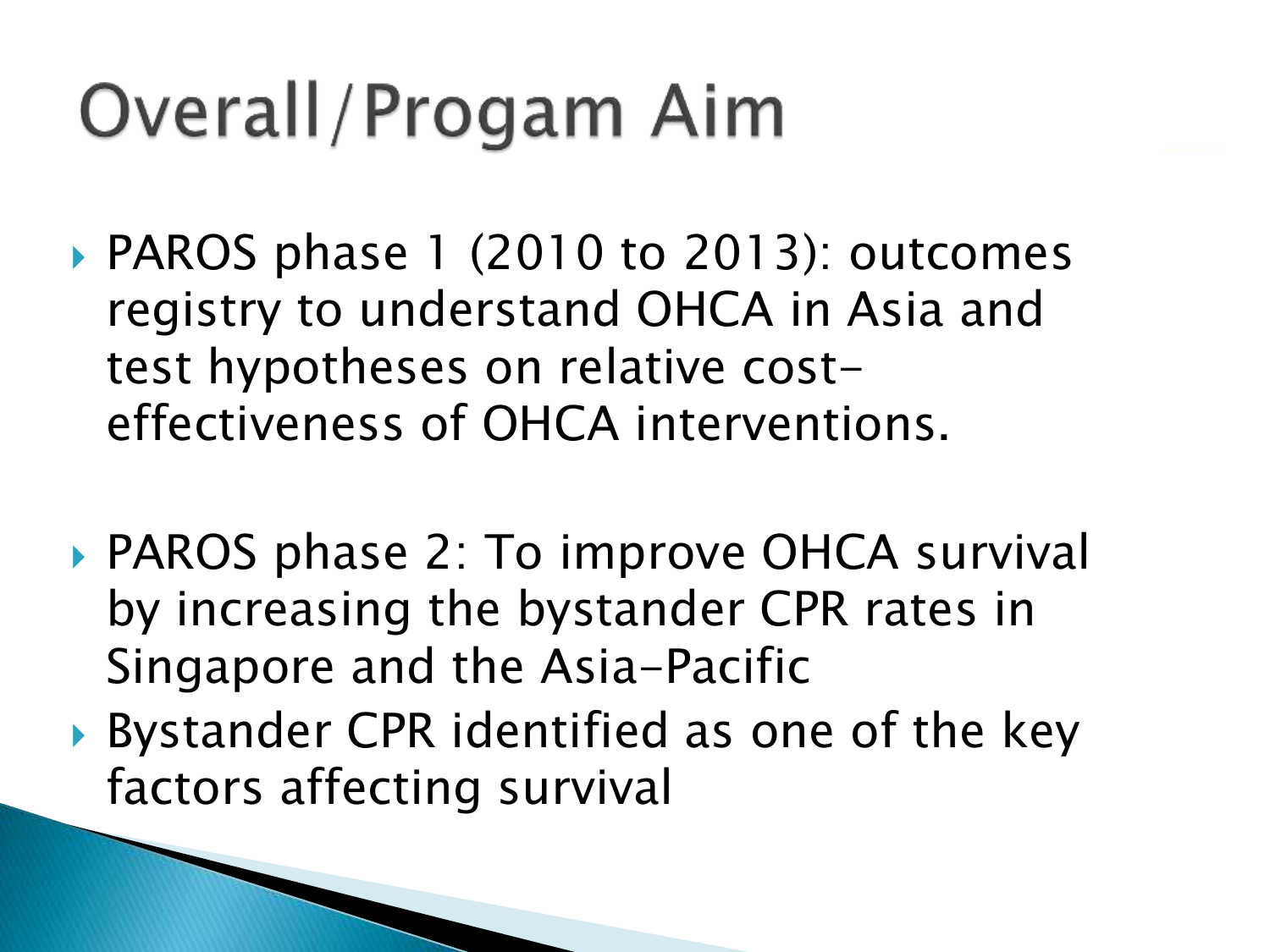# **ASIAN EMS JOURNALS**

- Chair Editorial Board: Subroto Das
- Executive Editor (Finances, Publishing and Printing): Sushmita Das
- Assistant Editors (communicating with authors and receiving articles):
- Maeve Pek (in East and South East Asia)
- Roochita Desai (in South Asia and West Asia)
- **Editorial Board Members**
- Prof Marcus Ong (Singapore)
- Prof Tanaka (Japan)

Ĺ

- Ian Jacobs (Australia)
- Sang Do Shin (Korea)
- Patrick Ko (Taiwan)
- Paul Middleton (Australia)
- Kyung Won Lee (Korea)
- Ronald Pirrallo (USA)
- Matthew Huei-Ming Ma (Taiwan)
- Chiang Wen Chu (Taiwan)
- Junaid Razzak (Pakistan)
- T V Ramakrishnan (India)
- Tamorish Kole (India, President, SEMI)
- Imron Subhan (India, Apollo Hospital)
- Sri Hari Cattamanchi (India, Harvard Fellow)

that the Asian EMS journal could invite submissions of articles from NAEMSP.



Asian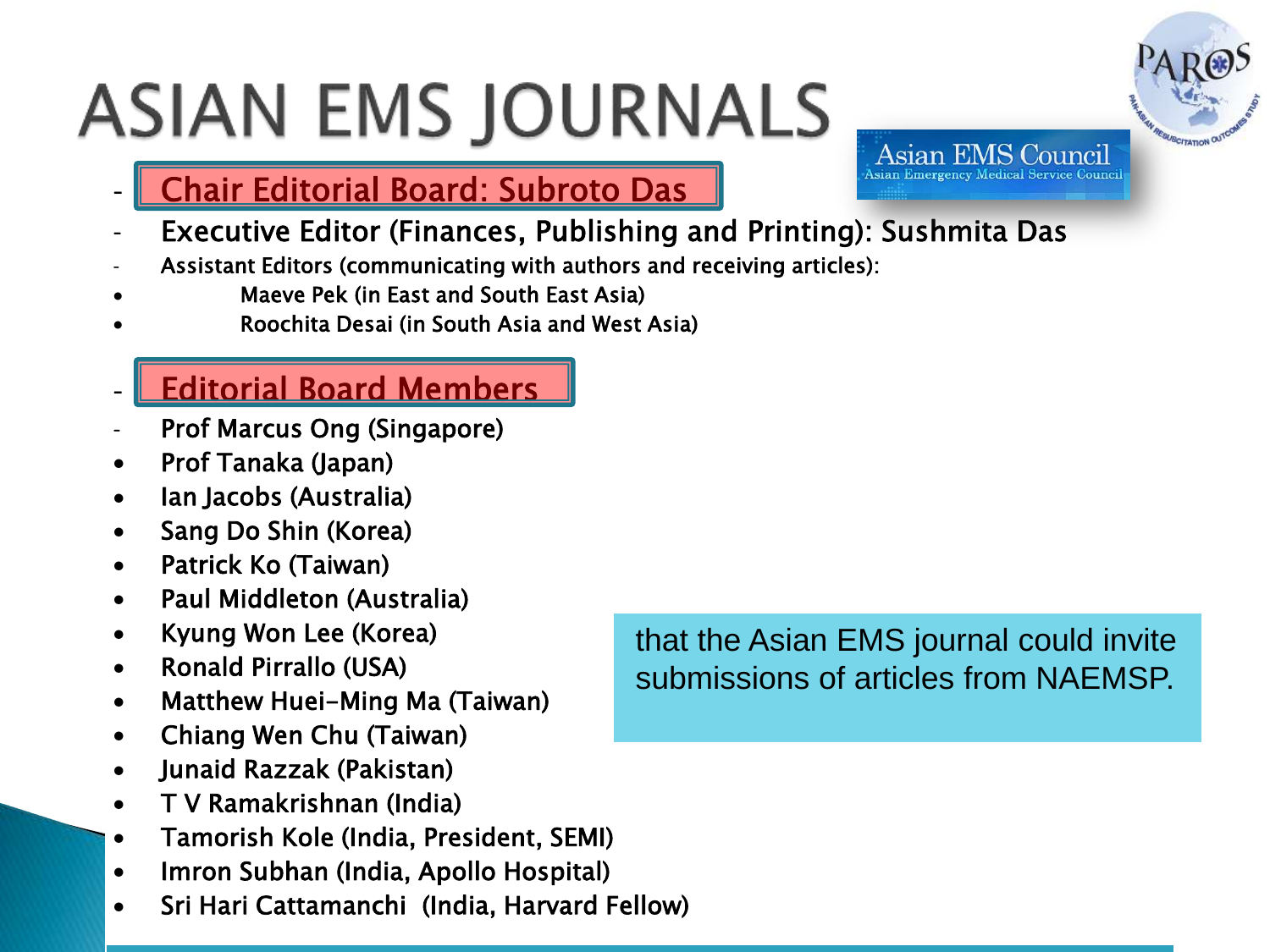### Awards



#### **EMS Asia Awards**

**2 individual awards- EMS and Lifetime awards**

**1 institutional award – EMS award**

**Eligibility criteria:**

**Individual/ institution/ association based in Asia and working for EMS development.**

**Nominees must have at least 2 years of sustained activity in their fields prior to** 

**nomination**

 **First EMS Asia award planned for EMS Asia 2013 in Singapore. Nominations are opened till 28 Feb 2013.** 

#### **Survivor Awards**

**The survivor awards ceremony is an annual domestic event to recognize dispatcher's/ paramedics/ bystanders'/ ambulance crew's efforts in successfully resuscitating cardiac arrest patients (with CPC/ OPC 1-2).** 

> **The first Survivor Awards ceremony will be held in Singapore in April 2013.**

Asian EMS Council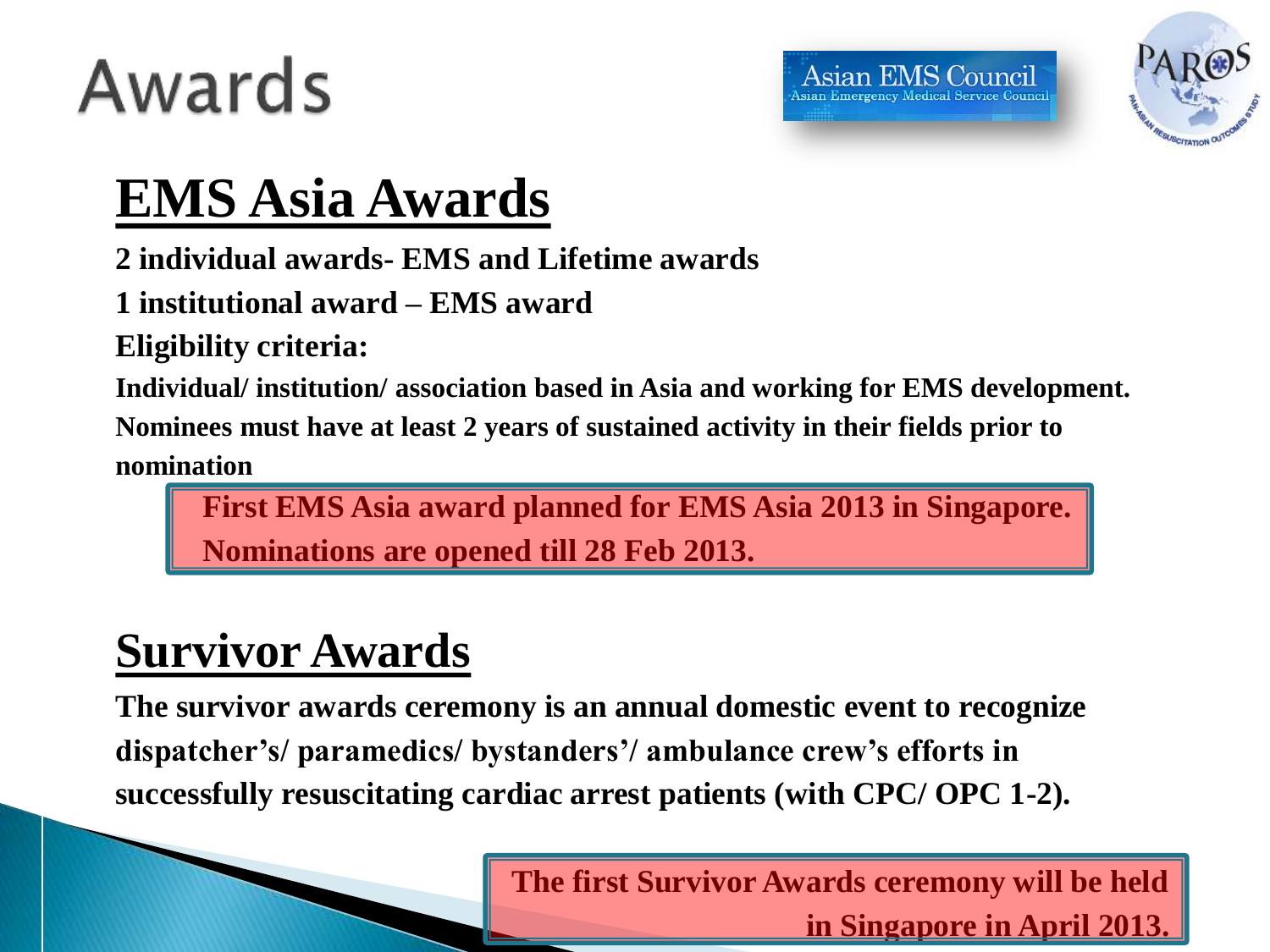# **MEETINGS:FUTURE AEMSC**



#### **1) Singapore meetings (April )**



 April 6-7 EMS Asia 2013 conjunction with SEMS ASM 2013. April 8-9 Dispatcher Course/ Survivor awards 7 April: PAROS EXCO election AEMSC EXCO election

#### **2) Korea meetings (August)**

 Aug 22 : Summer symposium of Korean council of EMS physicians Dispatcher Course

 August 23: Summer symposium of Korean council of EMS physicians International symposium : "Quality control of dispatch center"

Aug 21: PAROS meeting and AEMSC EXCO meeting

#### **3) Japan meetings (October)**

 Oct 21-23 JAAM meetings Pre conference work shop(Medical director course, Dispatcher training course)

Oct 23-25 ACEM 2013

Oct 22: PAROS meeting and AEMSC EXCO meeting

**4) India meetings (September 2014)**

EMS Asia 2014